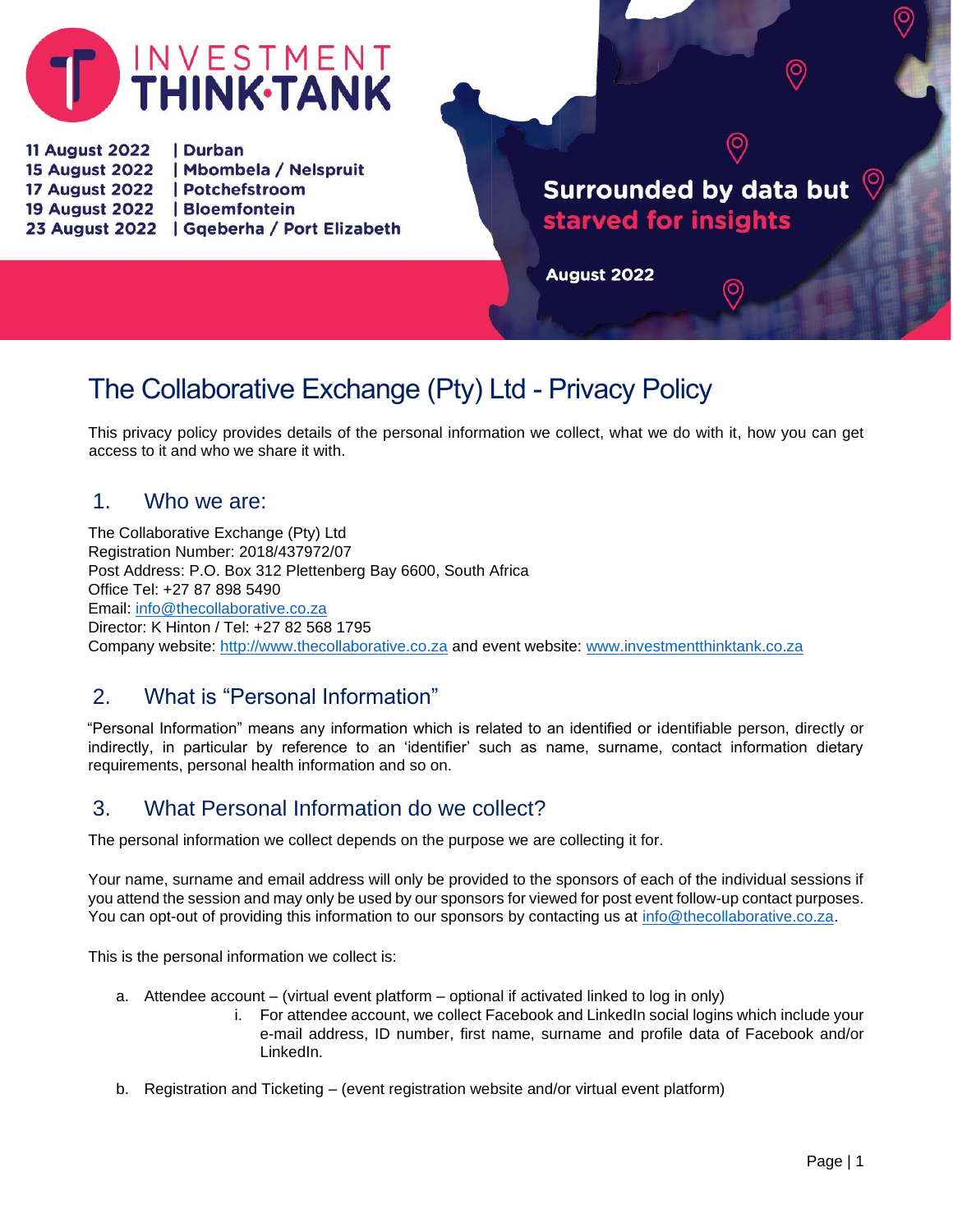- i. If you are attending an event or to buy tickets for that event you will need to register with us. We will ask for your personal information including name, surname, e-mail address, ID number, contact number/s and so on as determined by the Event Organiser. All these information fields are customizable by the Event Organiser and they are responsible for protecting your personal information.
- ii. If you wish to opt out of the registration and ticketing process or stop receiving any emails from the organiser after the event is over, you can decline a personal invitation or unsubscribe completely to their services.
- iii. In case of any doubt or query, feel free to contact us or drop an email at [\(info@thecollaborative.co.za\)](mailto:info@thecollaborative.co.za) to assist you.
- iv. While registering and buying tickets of an event, you will be asked to provide either your personal or Company invoicing details including VAT number and you might be asked to enter the transaction and financial information (credit card details, debit card details etc), used with the services of the third-party organisation i.e. DPO PayGate, PayFast, Stripe and Razorpay. All these third-parties applications are responsible for any financial information being collected from you and not us nor the Event Organisers.
- v. We DO NOT store your payment related, financial or transactional details.
- c. Event Website (event registration website and/or virtual event platform)
	- iv. The event website may contain "Contact Us" section added by the event organiser. The personal information collected may include name, e-mail address, ID number, phone number, designation and so on which are totally customizable by the event organiser.
	- v. The event websites also have an option for you to opt-in for subscriptions such as newsletters from the event organiser through the 'Subscribe' box. By opting in for the services, your e-mail address will be used to send you e-mails from the event organiser.
	- vi. Some event websites may also include an embedded registration form where your personal information can be requested like name, Surname, e-mail address, ID number, contact number/s etc. All these fields are customizable by the event organiser.
- d. Networking Community (virtual event platform)
	- a. While logging into the networking community, you may have the option to log in through Facebook and LinkedIn social profiles but only your email ID and names will be taken. We use cookies in Event Networking Community. To know more refer to our Cookie Policy.
	- b. The networking community platform also has a messaging feature, newsfeed and view profiles for which your personal information is used. You may create a new post, share content on the newsfeed which can include text, images and videos on our Networking Community Platform.
	- e. Event App (if applicable)
		- a. The app may require a login which may also be linked from social profiles such as Facebook and LinkedIn. While installing an app, certain permissions are required such as access to media files, storage, contacts etc. In case you wish to not provide access, select the option "no".
	- f. Analytics (if applicable)
		- a. We sometimes use third-party analytics provider called Google Analytics to collect general information about the usage of our applications and to help improve the applications. The information helps us make the application better and your experience of it easier.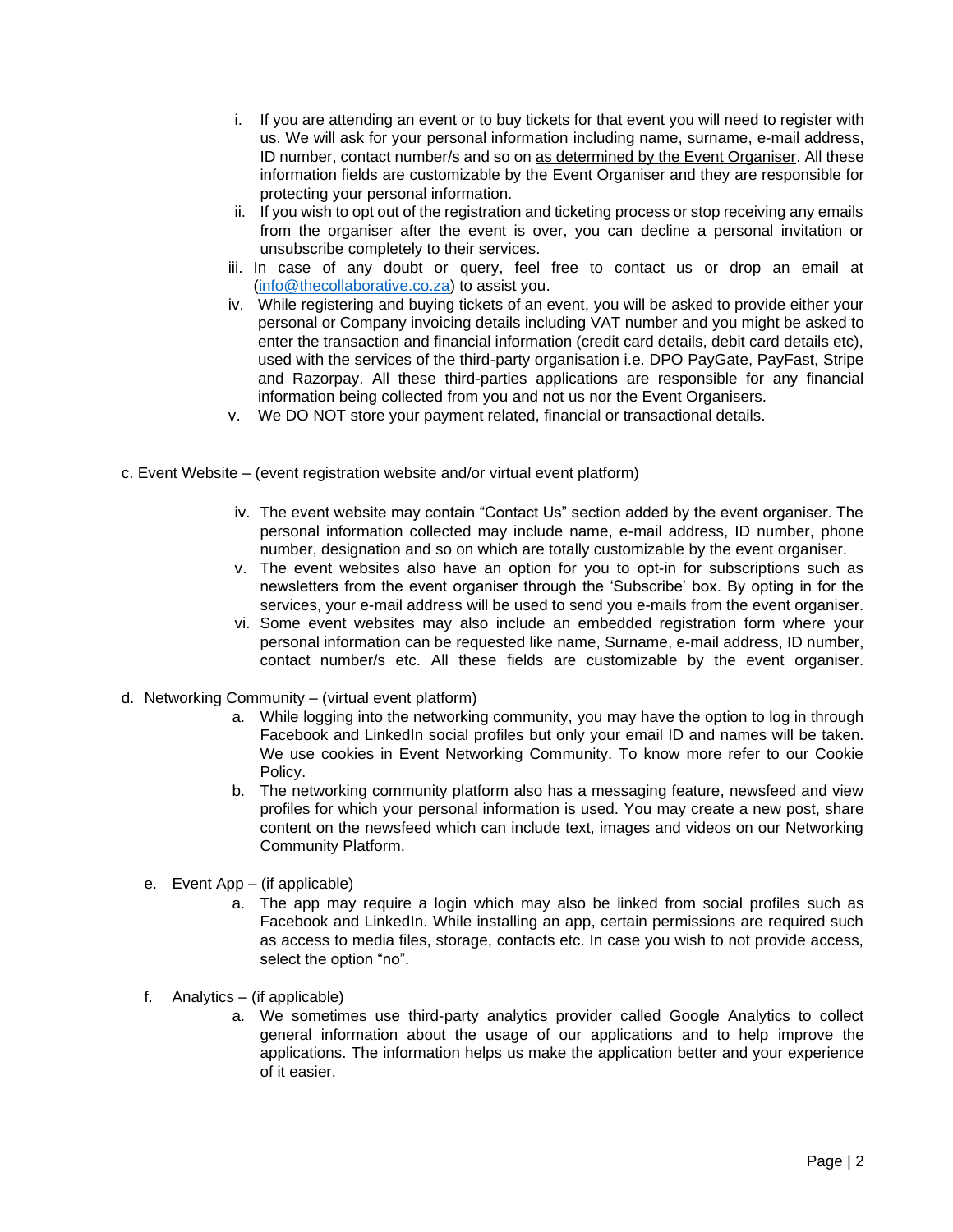b. Google Analytics uses cookies and various other technologies to collect information about the usage of the applications and also reports website trends, without storing any personal data.

#### 4. How do we use your Personal Information?

The Personal Information collected from [https://www.thecollaborative.co.za](https://www.thecollaborative.co.za/) and [https://www.investmentthinktank.co.za](https://www.investmentthinktank.co.za/) is used for the following purposes:

Event / Event Organisers / Event Session Sponsors may use your Personal Information:

- (i) To send event invitations and/or newsletters to you,
- (ii) For marketing and promotional purposes for current and future events, and
- (iii) In response to "Contact Us" or any request initiated by you.

The Personal Information collected from the various event website/s and event applications provided by the Event can be used by the Event Organiser and the Collaborative Exchange (Pty) Ltd. The data collected by the event organisers may be used for advertisements or promotional purposes by itself or its authorised event sponsors.

## 5. This Privacy Notice forms part of our Terms and Conditions

The Privacy Policy is developed as a part of the End User Terms of Service which can be viewed on the website and within the Services which we provide. The Terms of Use must be accepted prior to using the service for the first time.

## 6. Opting Out

Existing users and subscribers have been provided with an option to opt out from our services-related emails, newsletters that are used for marketing purposes. Every email has an 'unsubscribe' link.

You can choose not to receive such emails by declining a personal invitation or unsubscribing and opt-out of our services. If you do this then we will delete your contact details from our servers. Please note that for any queries, or in case you want to opt-in to use our services again, you may contact us on info@thecollaborative.co.za.

In case you want to opt-out of any event related services, you can send us an email a[t info@thecollaborative.co.za.](mailto:info@thecollaborative.co.za)

## 7. Our subcontractors (Operators)

We provide your personal information to various IT related companies such as our registration site developer - Pi-Squared (South Africa) and the Virtual event platform developer (India). We have agreements in place with them where they agree (amongst other things) to only use your personal information for the purpose for which it was provided, to keep it safe and secure, to keep it confidential and to tell us if there has been any security incident. If you want to know more about this please contact us at [info@thecollaborative.co.za.](mailto:info@thecollaborative.co.za)

## 8. Special Personal Information and Children's Personal Information

We don't knowingly collect either special personal information (like criminal records) or children's personal information (personal information about people under the age of 18 years). Please let us know if you are aware of any information that we have that is considered Special Personal Information or Children's information so we can deal with it appropriately (which probably means we will delete it).